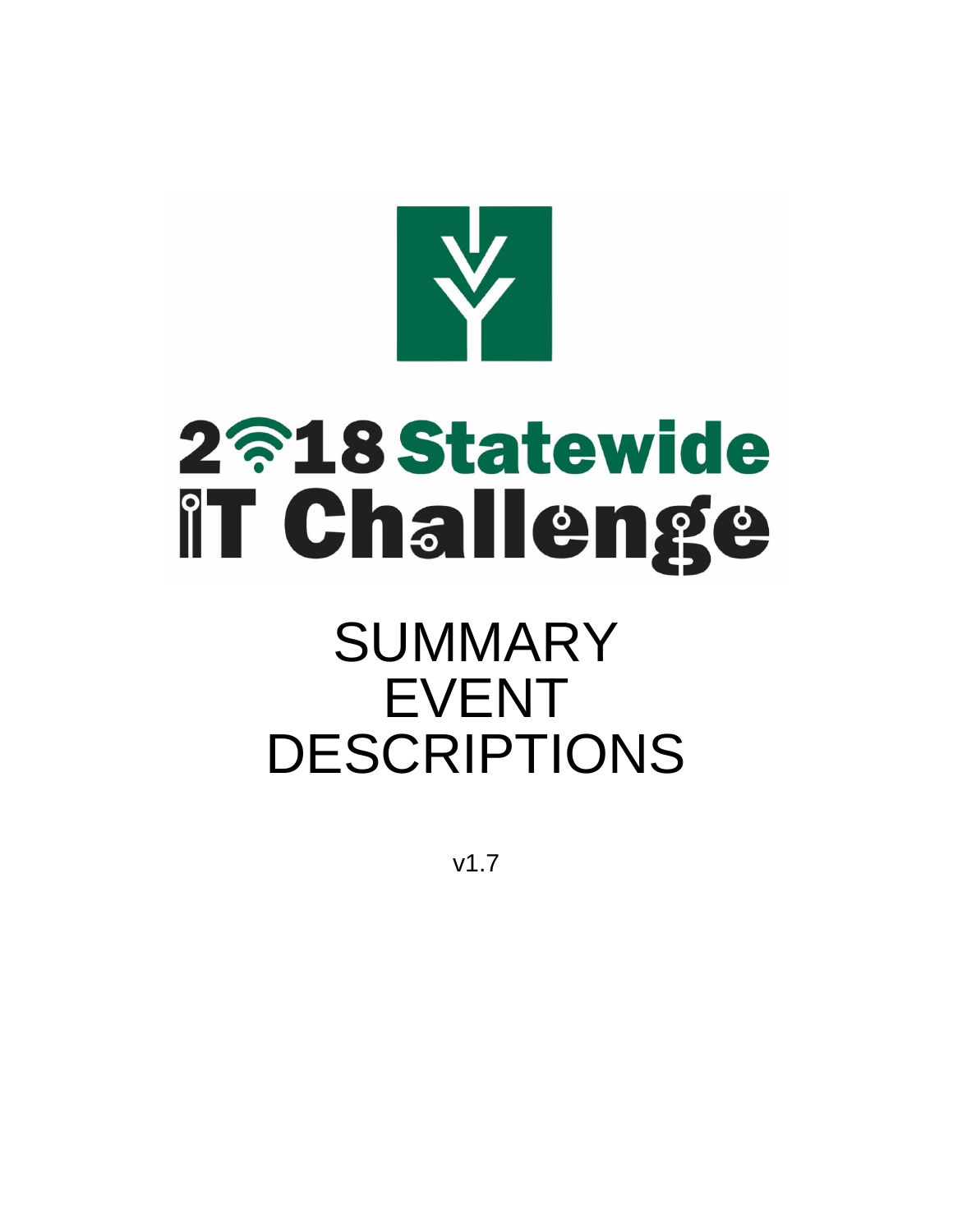

## **EVENT SUMMARY** Page 2

The **Ivy Tech 2018 Statewide IT Challenge** is an inter-campus competition that provides opportunities for students from all 19 campus around the State to compete for recognition and awards.

Eight competitive events are held on the Indianapolis campus of Ivy Tech in Building C4. Each event is two hours long, and has been designed and will be judged by faculty and staff from the IT Division of Ivy Tech. The competitions are described in this Competition Summaries document, and include:

- Network Infrastructure (NETI)
- IT Support (ITSP)
- Cyber Sec/Info Assur (CSIA)
- Server Administration (SVAD)
- Database Management (DBMS)
- Software Development (SDEV)
- Computer Science (CSCI)
- Visual Communications (VISC)

The competitions occur on either Thursday, April 5, or Friday, April 6, with an Award Ceremony wrapping up the second day's competitions in the late afternoon of Friday, April 6. A schedule is presented on the next page. Best performing students are awarded Gold, Silver, and Bronze medals for each event.

The **2018 Statewide IT Challenge** is occurring this year in concert with an **IT Job Fair** in the afternoon of Thursday, April 5, 2018, and a two-day **Cisco Academy 20th Anniversary Conference,** with planned workshops, breakout sessions, and other festivities.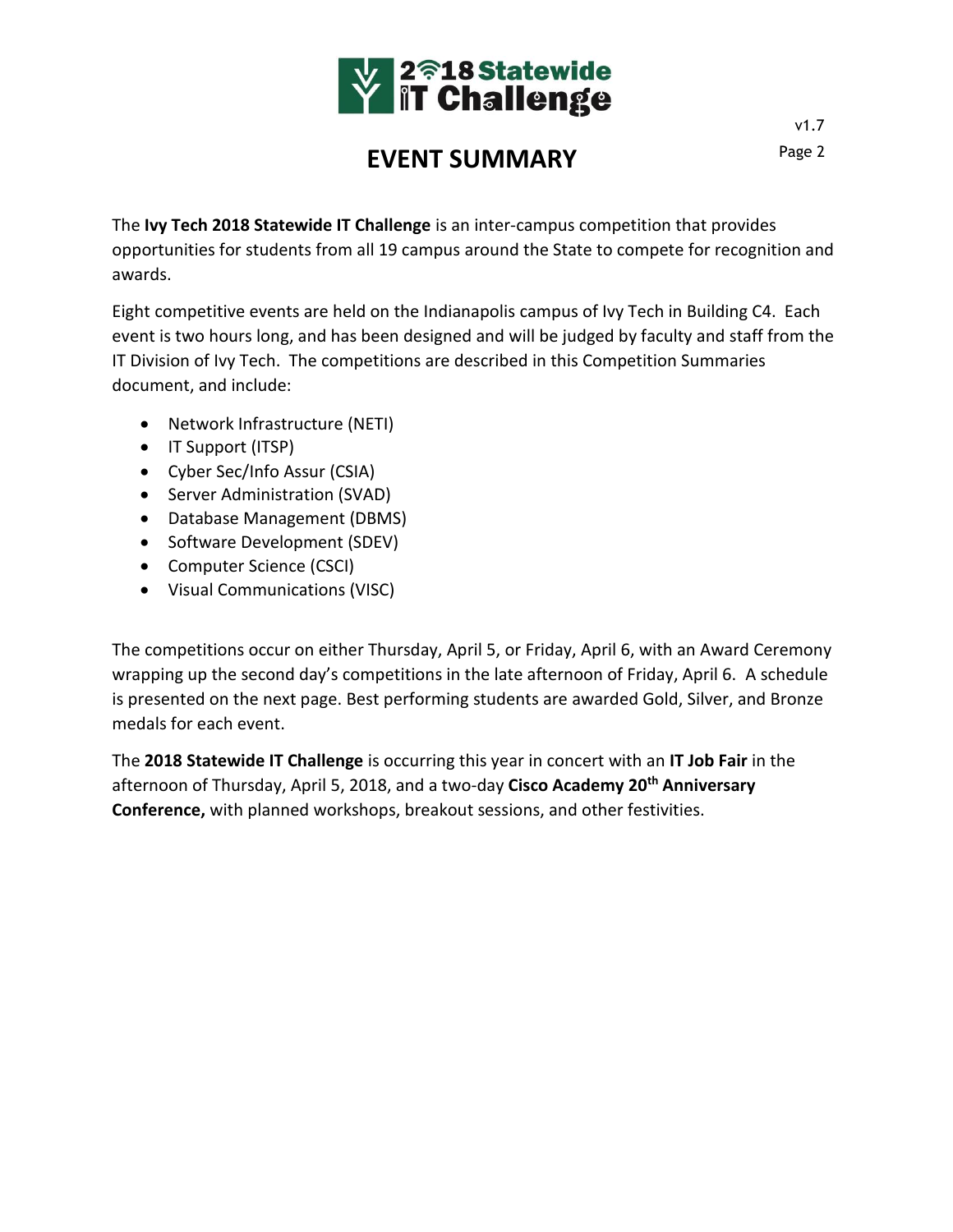

## **EVENT SCHEDULE**

|                          | <b>ROOM 118</b>         | <b>ROOM 120</b>               | <b>JUDGES ROOM</b> | LOUNGE/DINING        |
|--------------------------|-------------------------|-------------------------------|--------------------|----------------------|
| <b>THURSDAY, APRIL 5</b> |                         |                               |                    |                      |
| 8:00 AM                  |                         |                               |                    |                      |
| 8:30 AM                  |                         | <b>COMPETITION ROOM SETUP</b> |                    |                      |
| 9:00 AM                  |                         |                               |                    | <b>CONTINENTAL</b>   |
| 9:30 AM                  |                         |                               |                    | <b>BREAKFAST</b>     |
| 10:00 AM                 |                         | <b>REGISTRATION / SIGN-IN</b> |                    |                      |
| 10:30 AM                 |                         |                               |                    |                      |
| 11:00 AM                 |                         |                               |                    |                      |
| 11:30 AM                 |                         | <b>SVAD Competition</b>       |                    |                      |
| 12:00 PM                 | <b>CSCI Competition</b> |                               |                    |                      |
| 12:30 PM                 |                         |                               |                    | <b>LUNCH BUFFET</b>  |
| 1:00 PM                  |                         |                               |                    |                      |
| 1:30 PM                  |                         | <b>COMPETITION ROOM SETUP</b> | <b>CSCI / SVAD</b> |                      |
| 2:00 PM                  |                         |                               | <b>JUDGING</b>     |                      |
| 2:30 PM                  |                         |                               |                    |                      |
| 3:00 PM                  |                         | <b>SDEV Competition</b>       |                    | STUDENT/GUEST        |
| 3:30 PM                  | <b>NETI Competition</b> |                               |                    | <b>LOUNGE SNACKS</b> |
| 4:00 PM                  |                         |                               |                    |                      |
| 4:30 PM                  |                         |                               |                    |                      |
| 5:00 PM                  |                         |                               | <b>NETI</b> /SDEV  |                      |
| 5:30 PM                  |                         |                               | <b>JUDGING</b>     |                      |
| 6:00 PM                  |                         |                               |                    |                      |
|                          |                         |                               |                    |                      |
| <b>FRIDAY, APRIL 6</b>   |                         |                               |                    |                      |
| 7:00 AM                  |                         |                               |                    |                      |
| 7:30 AM                  |                         |                               |                    |                      |
| 8:00 AM                  | <b>COMPETITION ROOM</b> |                               |                    |                      |
| 8:30 AM                  | <b>SETUP</b>            | <b>REGISTRATION/SIGN-IN</b>   |                    |                      |
| 9:00 AM                  |                         |                               |                    | <b>CONTINENTAL</b>   |
| 9:30 AM                  |                         |                               |                    | <b>BREAKFAST</b>     |
| 10:00 AM                 | <b>DBMS</b> Competition | <b>ITSP Competition</b>       |                    |                      |
| 10:30 AM                 |                         |                               |                    |                      |
| 11:00 AM                 |                         |                               |                    |                      |
| 11:30 AM                 |                         | <b>COMPETITION ROOM SETUP</b> | <b>DBMS / ITSP</b> |                      |
| 12:00 PM                 |                         |                               | <b>JUDGING</b>     |                      |
| 12:30 PM                 |                         |                               |                    | <b>LUNCH</b>         |
| 1:00 PM                  |                         |                               |                    |                      |
| 1:30 PM                  |                         |                               |                    |                      |
| 2:00 PM                  | <b>CSIA Competition</b> | <b>VISC Competition</b>       |                    |                      |
| 2:30 PM                  |                         |                               |                    | STUDENT/GUEST        |
| 3:00 PM                  | <b>AWARD PREP</b>       |                               | CSIA / VISC        | <b>LOUNGE SNACKS</b> |
| 3:30 PM                  |                         |                               | <b>JUDGING</b>     |                      |
| 4:00 PM                  |                         |                               |                    |                      |
| 4:30 PM                  | <b>AWARD CEREMONY</b>   |                               |                    |                      |
| 5:00 PM                  |                         |                               |                    |                      |
| 5:30 PM                  |                         | <b>DISMISSAL</b>              |                    |                      |
| 6:00 PM                  |                         |                               |                    |                      |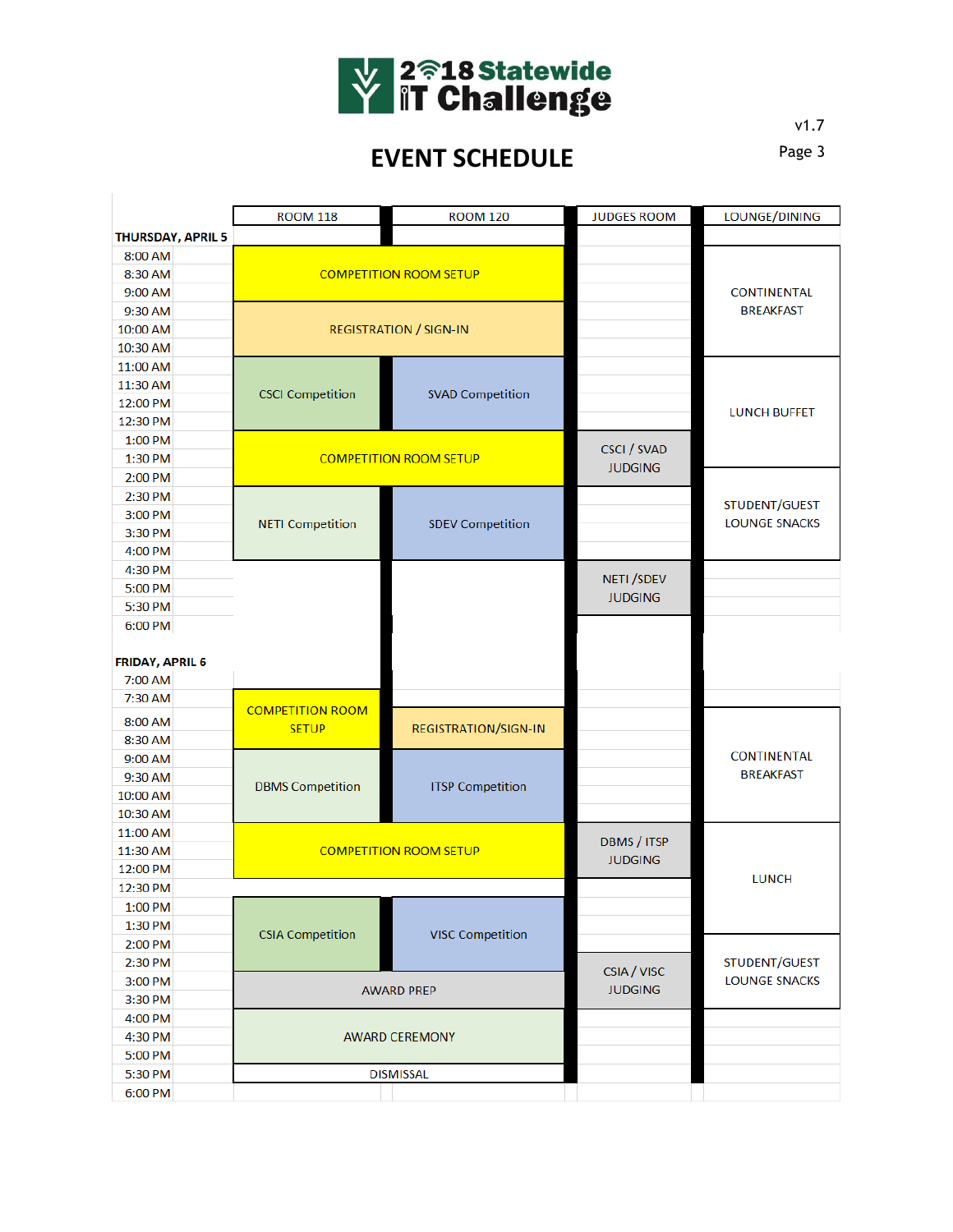

#### **Computer Programming (CSCI) Competition**

Designer: Kris Roberts, (Fort Wayne)

A competition for teams of 1, 2, or 3 undergraduate student programmers, challenged to solve specific programming problems and evaluated for applied logic, execution, and style. Up to 18 teams may register in advance to compete (one team per Ivy Tech campus.) Programming problem solutions may be solved using Java, C++, C#, Python or Visual Basic, at the discretion of each student team. Laptops/workstations are fully configured in advance of the competition. Time allotted to solve problems is 120 minutes minus the time used to explain the competition to competitors at the beginning of the event.

- 1. Student teams are explained the rules of the competition and the problem to be solved.
- 2. Problem is displayed on main screen. Judges explains any nuances.
- 3. Teams program the solution to the problem, saving to a provided thumb drive.
- 4. Teams are given 60, 30, 10, and 5 minute warnings.
- 5. Students turn completed solution on thumb drive into judges for evaluation.

| <b>Points</b> |                                                       |
|---------------|-------------------------------------------------------|
| Possible      | <b>Evaluation Criteria</b>                            |
| 650           | Does it perform the logic properly?                   |
| 100           | Does it compile/execute?                              |
| 150           | Does it validate data and have proper error handling? |
| 50            | Readability                                           |
| 50            | Efficiency, Big O(n)                                  |
|               | <b>MAXIMUM POSSIBLE</b>                               |

#### **Scoring – CSCI Competition**

?? Should students be permitted to bring and refer to a textbook??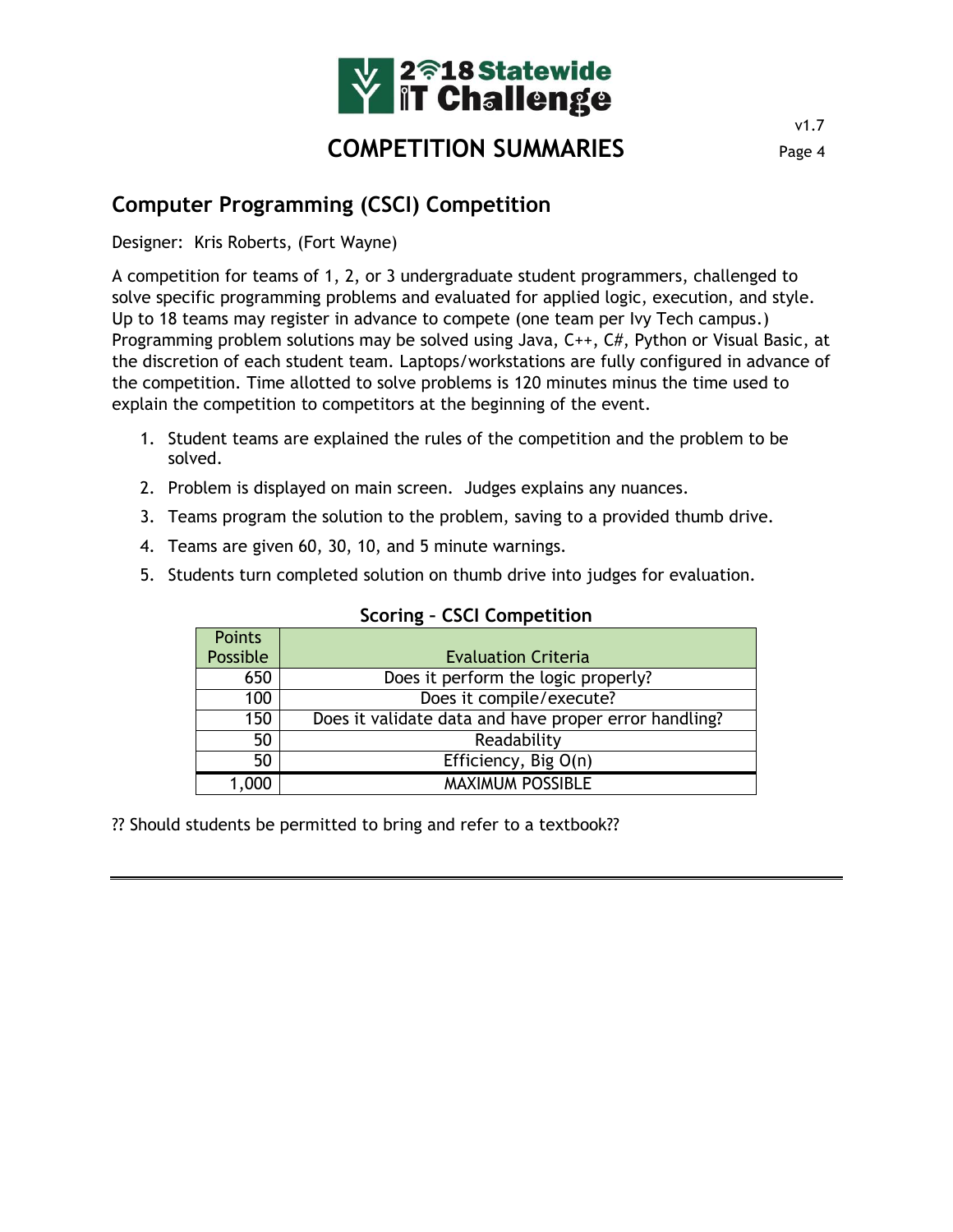

#### **Software Development (SDEV) Competition**

Designers: Paul Addison (Lafayette), Skip Hahnert (Sellersburg)

Up to 18 teams of up to two students each (one team invited per campus) will be issued a challenge with instructions to design and develop a website using HTML5, CSS3 and JavaScript in the time allotted – a maximum of 110 minutes. The specifics of the web development challenge will be posed at the beginning of the event, but will consist of a home page and at least two other pages. A judge will explain the event to the teams, including a description of the "client company", fact sheet, scoring criteria, how percent complete will be estimated, and provided graphical images that can be used on the website.

Teams will be provided with a laptop to perform their work and will save their work on a provided flash drive and turn in at the end of the event. The flash drive will contain the graphical images allowed to be used in designing the website, including the company's logo.

The website is to be designed attractively and professionally, and will include user interaction and forms. Time remaining warnings will be provide at 60, 30 10 and 5 minutes remaining. At one minute remaining, teams will be instructed to save their work and close their files on the provided flash drive.

Students will be allowed to bring a MAXIMUM of three published and unedited reference materials on the subjects of HTML, CSS and JavaScript, which WILL BE REVIEWED by the event administrators prior to the start of the competition. Attempts to bring in your own notes or other materials of that nature will result in disqualification

Competition Steps:

- 1. Teams are given the specific business need to be reflected in the web site and the graphic images that can be used.
- 2. Teams develop a home page and two other subpages using HTML5, CSS3, and JavaScript within the allotted 110 minutes of development time.
- 3. Teams save their work on the provided flash drive and turn it in to be judged.

**Scoring – SDEV Competition**

| <b>Points</b> |                                           |
|---------------|-------------------------------------------|
| Possible      | <b>Evaluation Criteria</b>                |
| 200           | Use of Graphics and Web Technology        |
| 300           | Overall Design and Layout, Look and Feel  |
| 250           | <b>Correct and Complete Functionality</b> |
| 250           | Programming Code Style and Structure      |
| 1,000         | <b>Maximum Possible</b>                   |
| x %           | Percent Complete                          |
| X,XXX         | <b>FINAL SCORE</b>                        |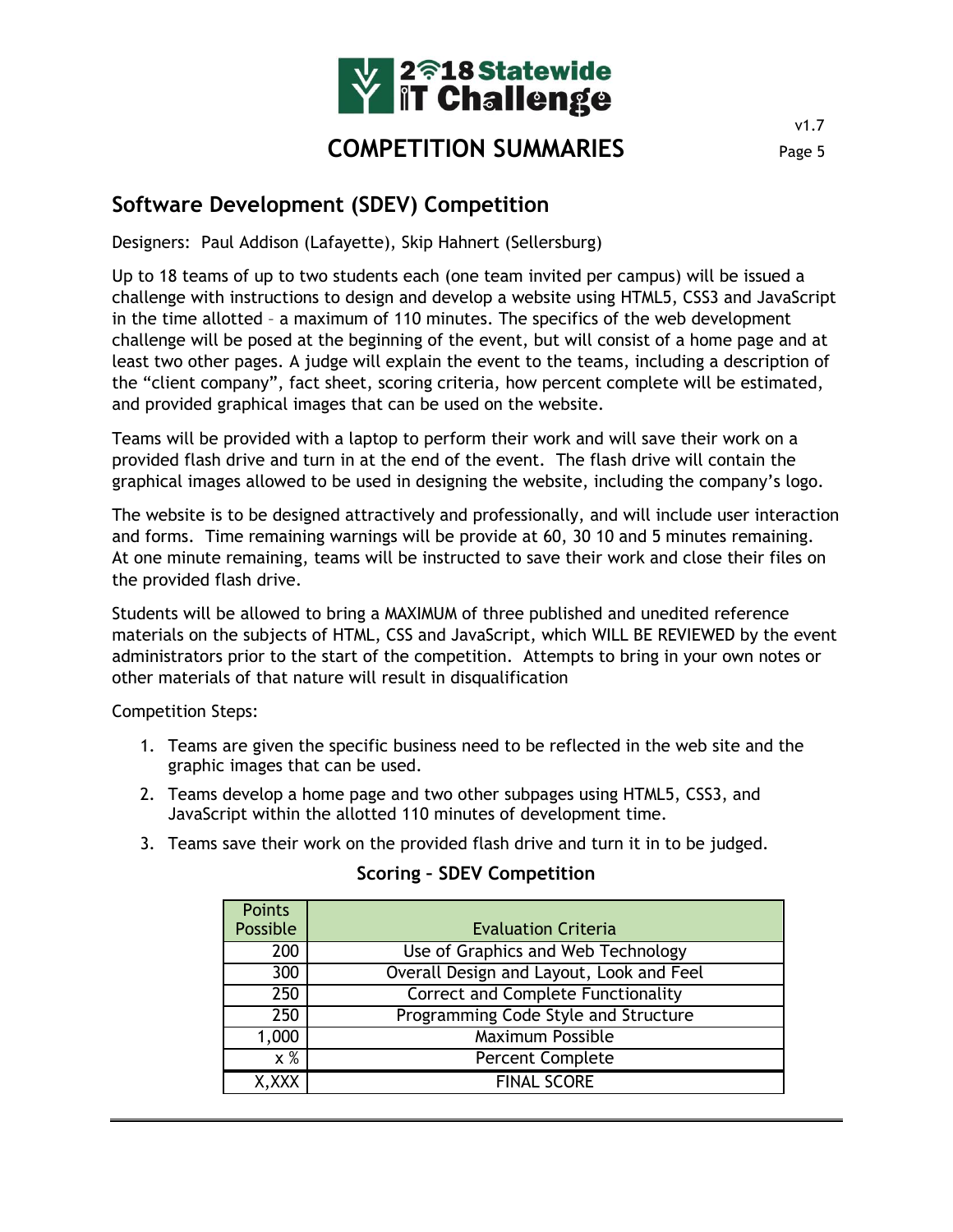

#### **Database Management (DBMS) Competition**

Designers: Louis Vician (Columbus), Punam Mittal (Lafayette)

Sponsor/Host: Oracle Corp.

A maximum of 10 student teams of up to 3 members each (no more than 2 teams per campus) will be given a database with 10 tables on a flash drive. From these tables each team will be required to answer 10 query questions, one business briefing, and 4 graphs. Teams will be scored on obtaining the correct results and presenting the results to a fictitious board of directors. This will include providing accurate information gleaned from the data, graphs (in Excel or Open Office) developed by the team to explain their findings, and business recommendations by the team as a result of their analysis.

Competition Steps:

- 1. Judge distributes written description and Excel spreadsheet contained raw data to student teams.
- 2. Jud4ge describes the business scenario and answers student questions.
- 3. Teams figure out the table relationships by creating an ERD on the provided flash drive. (Note: ERD should show at least cardinality means one to many, one to one, or many to many relationship)
- 4. Teams answer posed 10 questions on the data and create 4 graphics to explain their analysis and recommendations on the provided flash drive.
- 5. Teams submit business briefing document to the judges on the provided flash drive, included answers to questions and created graphics.

| 5551116<br><b>PERIO CONFECTED</b> |                                                   |  |
|-----------------------------------|---------------------------------------------------|--|
| <b>Points</b>                     |                                                   |  |
| Possible                          | <b>Evaluation Criteria</b>                        |  |
| 250                               | Accuracy of the ERD                               |  |
| 500                               | Answers to the 10 questions (50 points each)      |  |
| 200                               | 4 graphics including analysis and recommendations |  |
|                                   | (50 points each)                                  |  |
| 50                                | <b>Business Briefing</b>                          |  |
| 000                               | MAXIMUM POSSIBLE                                  |  |

#### **Scoring – DBMS Competition**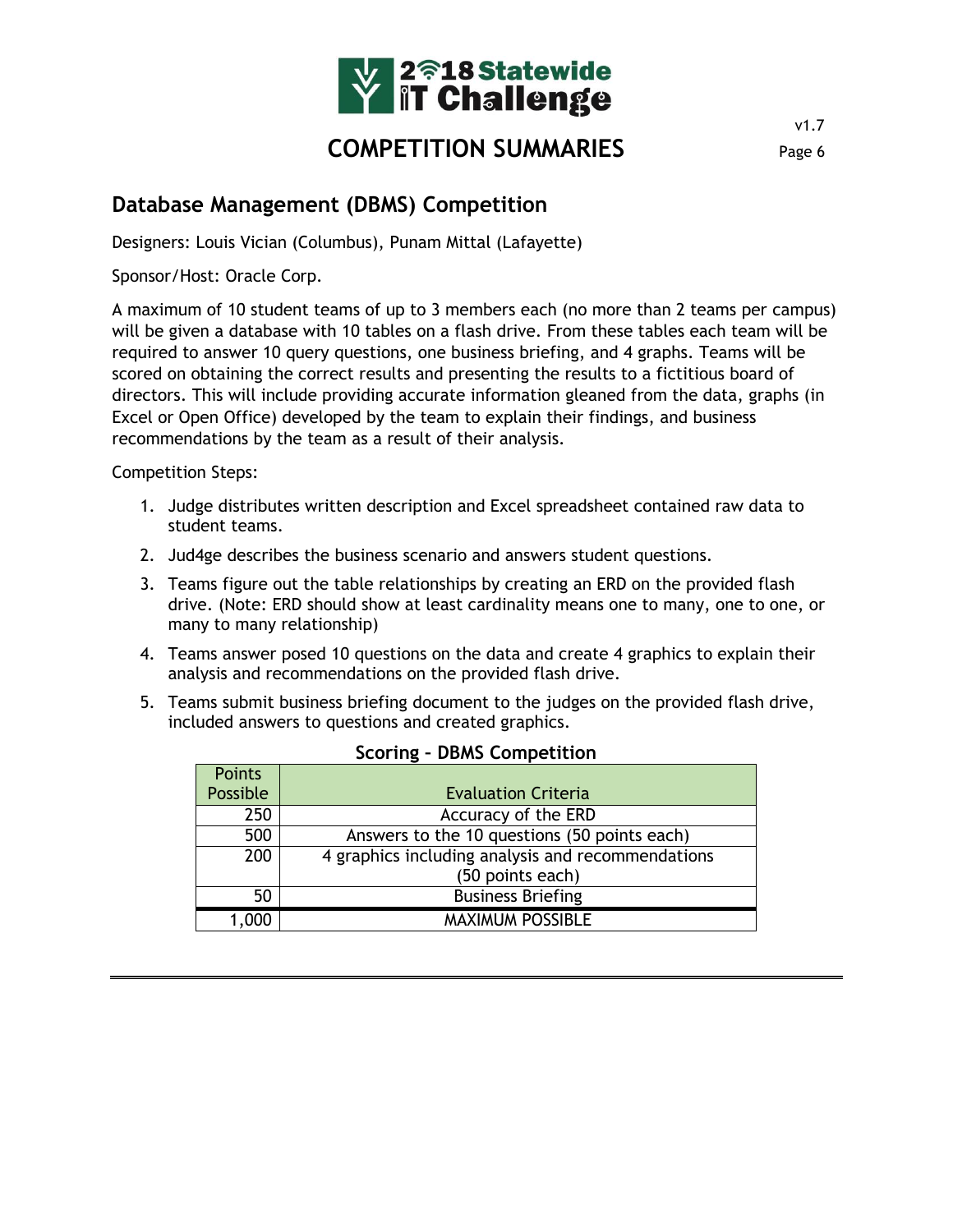

### **IT Support (ITSP) Competition**

Designer: Chris Carroll (Bloomington)

Against the clock, up to 18 student teams of up to four people will be given the components and software to assemble a Microsoft machine, install VMware, and then install a Linux virtual machine on the same computer. Once physical assembly is completed, each team must i configure Windows and Linux operating systems as well as production and application software identified and provided by the judges. Teams will be competing against each other as well as the approximate two-hour time limit. Each team's performance will be timed by a separate judge.

Competition Steps:

- Assembly Teams assemble one computer from provided part
- OS Installation Teams will install Windows 10 on the assembled physical machine; on a provided laptop, teams will install VMWare and install Red Hat Linux as a virtual machine.
- OS Configuration Team will complete a provided list of configuration settings for the operating systems including but not limited to created administrative accounts, setting up network connectivity and joining an Active Directory Domain.
- Program Installation Teams will map a network drives to a shared folder to locate and install antivirus software (AVG) and application software (Apache Open Office from OpenOffice.org)
- Security Implementation Teams will configure the antivirus software and Operating Systems per provided security instructions on the Windows computer.

| <b>Points</b> |                                     |
|---------------|-------------------------------------|
| Possible      | <b>Evaluation Criteria</b>          |
| 500           | Successful completion of Task 1     |
| 500           | Successful completion of Task 2     |
| 500           | Successful completion of Task 3     |
| 500           | Successful completion of Task 4     |
| 500           | Successful completion of Task 5     |
| 3,600         | 3,600 minus elapsed time in seconds |
| 6,100         | <b>Maximum Raw Score</b>            |
| X 0.1639      | Convert to 1,000 scale              |
| 1,000         | <b>MAXIMUM POSSIBLE</b>             |
|               |                                     |

#### **Scoring – ITSP Competition**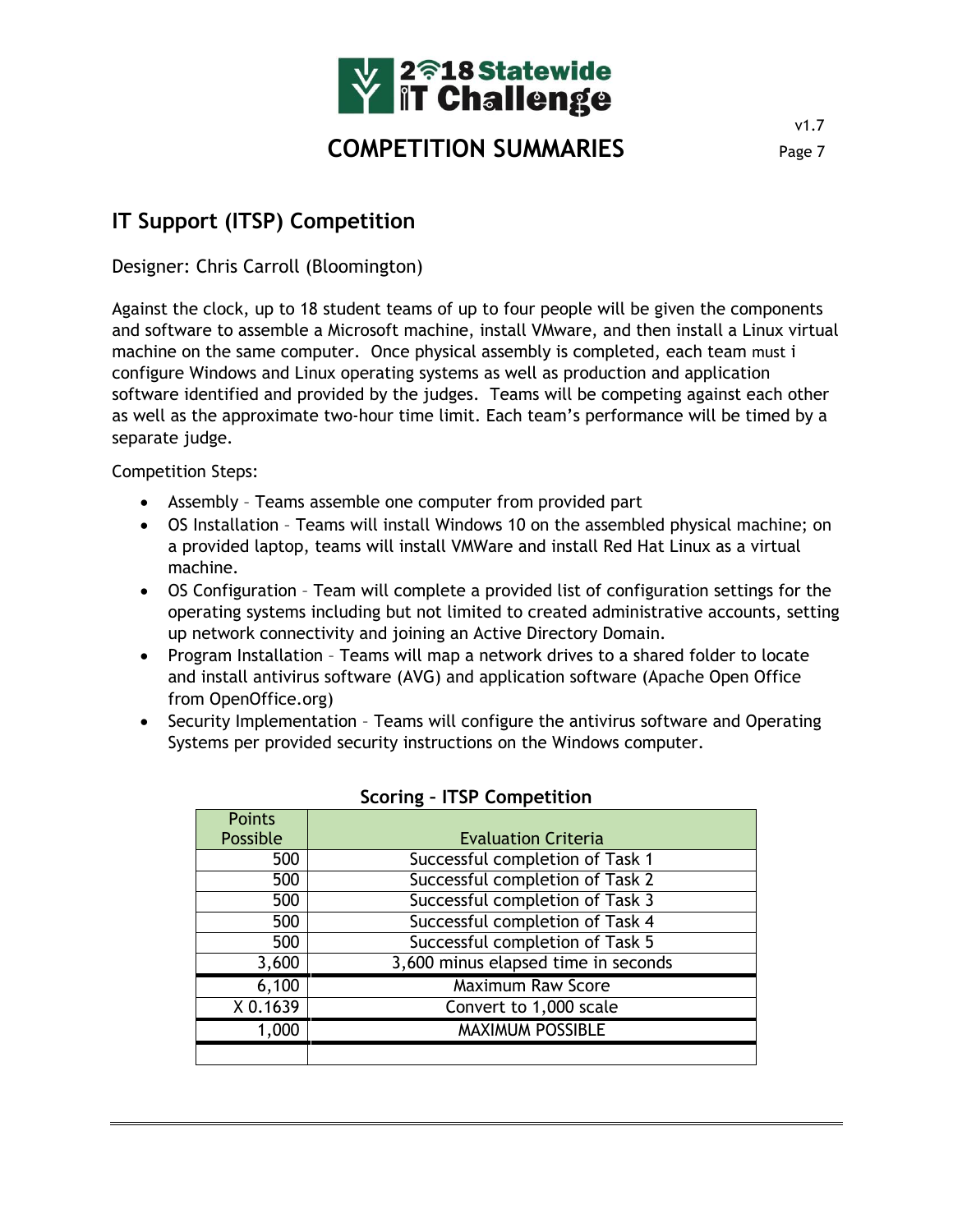

v1.7

#### **Network Infrastructure (NETI) Competition**

Designer: Valerie Golay (South Bend), Matt Gull (Warsaw), Darryl Togashi (Ft. Wayne)

Sponsor/Host: Cisco

Up to 18 teams of up to 2 students each will attempt to complete ten (10) networking tasks based on the CISCO CCENT and CCNA Routing & Switching certifications (NETI 105, NETI 115, & NETI 205). There are six (6) Base Performance tasks scored on completion quality plus four (4) Advanced Configuration Tasks, scored on completion quality. The competition tasks are as follows:

#### BASE PERFORMANCE TASKS

- 1. Design and Document IPv4 & IPv6 Host Scheme
- 2. Basic Configuration w/Security Routers
- 3. Configure Static and Default Routing
- 4. Summarize
- 5. Basic Configuration w/Security Switches
- 6. Build Networks including VLANs, Router on Stick

#### ADVANCED CONFIGURATION TASKS (in any order)

- 7. Configure DHCP & DNS
- 8. Configure ACL's for IPv4 and IPv6
- 9. Configure Spanning-Tree
- 10. Configure OSPF

#### **Scoring – NETI Competition**

| <b>Points</b><br>Possible | <b>Evaluation Criteria</b>           |
|---------------------------|--------------------------------------|
| 600                       | 6 Base Tasks                         |
| 100                       | <b>Advanced Confirmation Task 7</b>  |
| 100                       | <b>Advanced Confirmation Task 8</b>  |
| 100                       | <b>Advanced Confirmation Task 9</b>  |
| 100                       | <b>Advanced Confirmation Task 10</b> |
| 1,000                     | <b>MAXIMUM POSSIBLE</b>              |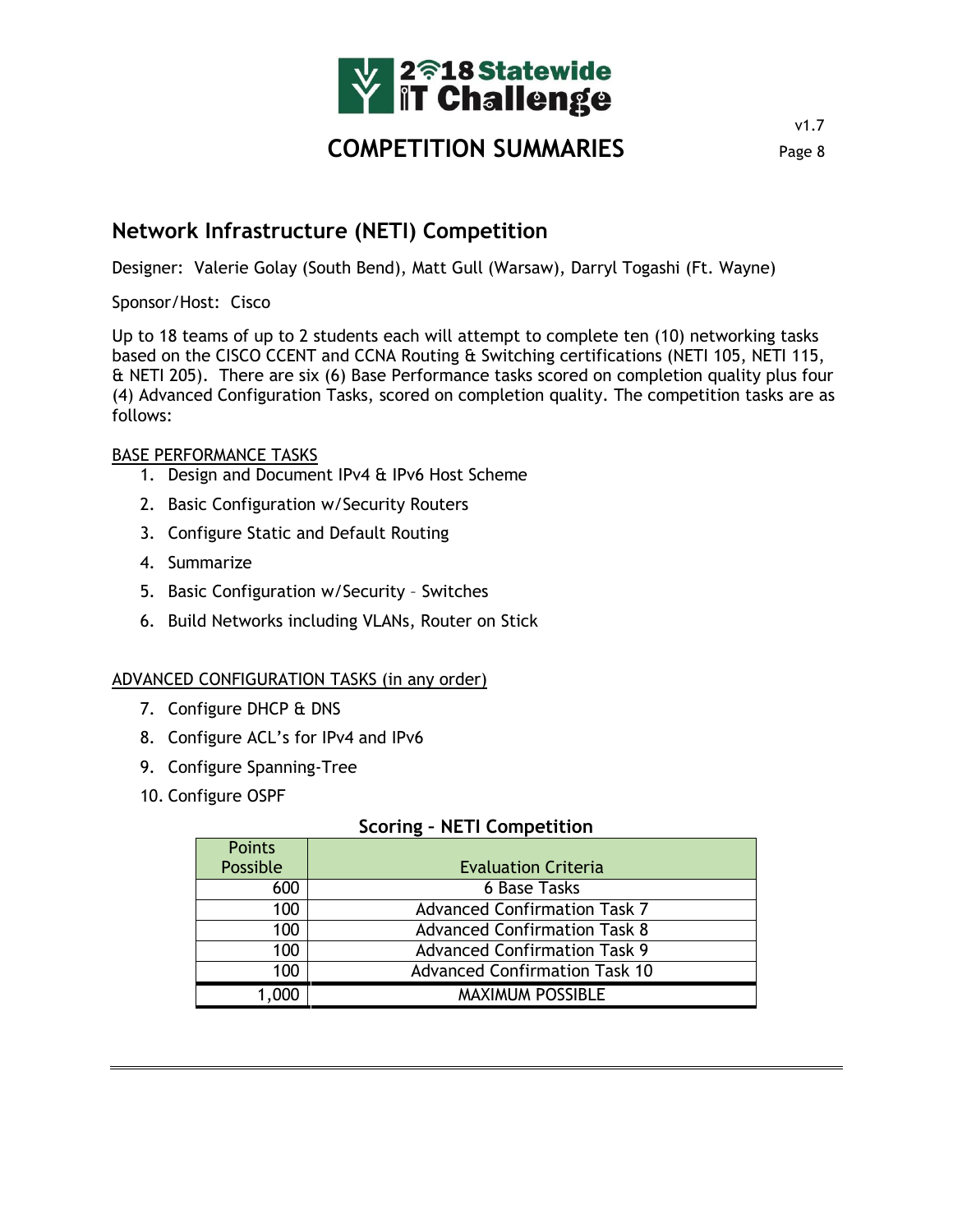

#### **Server Administration (SVAD) Competition**

Designer: Bill Worden (Bloomington)

A maximum of 18 student teams of up to 2 members each will compete against the clock to build and establish Windows and/or Linux servers with a central authentication system such as Microsoft Active Directory Network or Linux equivalent including Kerberos with LDAP or FreeIPA to the specifications listed. Teams will perform Basic Tasks and Advanced Tasks, with points awarded for successful completion of each task and a time score for the completion of each task. A judge assigned to each team will time their performance. Blended teams from a variety of campuses will be encouraged.

Basic Tasks:

- 1. Configure Active Directory Services on a Server Core Installation
- 2. Install and configure DNS and DHCP services
- 3. Set up one printer service which prints a test page from the same system
- 4. Create standard staff user accounts, using a CSV file using the dsadd command or Powershell, configuring organizational units/groups
- 5. Create shared folders, setting permissions on folders, creating groups and applying assigned permissions

#### Advanced Tasks:

- 6. Restore data from backup
- 7. Install and configure a web service
- 8. Install and configure a SQL service
- 9. Establish permissions with Linux-based and Windows-based servers using single authentication. Print a specific document from one OS environment to the other OS print service located on a Group folder location from the restored backup (specified at the time of the event)

| <b>Points Possible</b>   | <b>Evaluation Criteria</b>                   |
|--------------------------|----------------------------------------------|
| 500                      | Completion of Basic Tasks @ 100 points each  |
| 100                      | Completion of Advanced Task #6               |
| 200                      | Completion of Advanced Task #7               |
| 200                      | Completion of Advanced Task #8               |
| 300                      | Completion of Advanced Task #9               |
| 1,300                    | <b>Maximum Completion Raw Score</b>          |
| X 0.769                  | Convert to 1,000 scale                       |
| X, XXX                   | MAXIMUM COMPLETION SCORE                     |
| $+$ up to 3,000 time pts | 3,000 minus elapsed seconds = Max Time Score |
| X,XXX                    | <b>TOTAL SCORE</b>                           |

#### **Scoring – SVAD Competition**

Time Score is measured as elapsed time to complete all 9 tasks in seconds, subtracted from 6,000 seconds (100 minutes).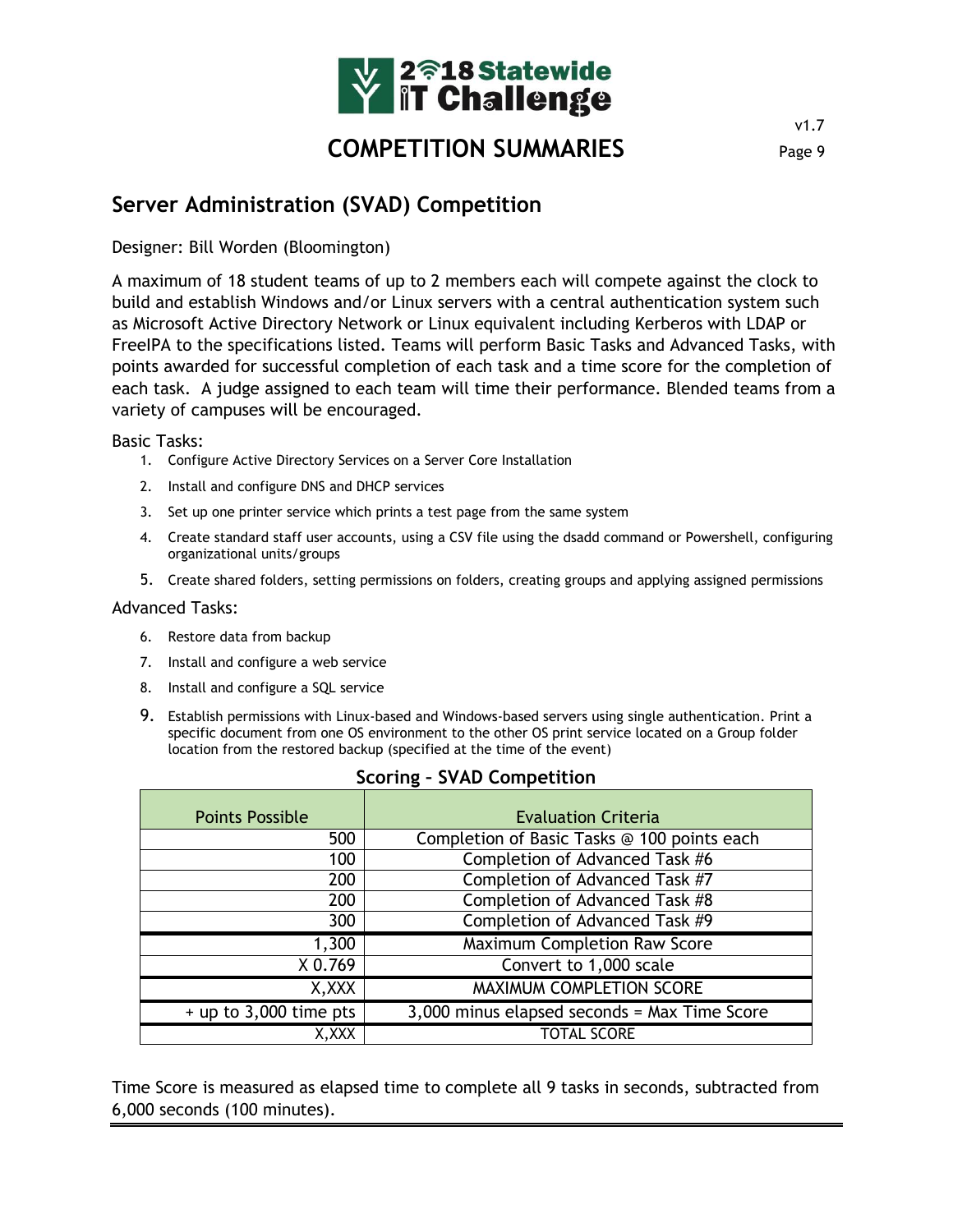

#### **Cyber Security / Information Assurance (CSIA) Competition**

Designer: Rami Salahieh (Valparaiso)

Sponsor/Host: EC-Council

Up to 18 teams of up to 2 students each will compete, based upon the NCL National Cyber League competition supported by CSSIA.org on the Cyber Skyline Platform, Students will be given open internet access during this competition in order to research the questions posed. The CSIA Competition will consist of the following 4 domains:

- I. **Open Source Intelligence** (OSINT) uses 2 Challenges 11 Questions: Help the police extract information using publicly available data and tools.
- II. **Cryptography** uses 4 Challenges 6 Questions: Information is key, but it's not going to be easy to get it. Decipher these hidden messages to learn what is really going on.
- III. **Log Analysis** 3 Challenges 25 Questions: Logs hold a ton of information. The hard part is using them to learn what happened. Analyze these logs to determine what the hackers have been up to.
- IV. **Network Traffic Analysis** 4 Challenges 26 Questions: Determine what happened and exactly when it happened by looking at network traffic captures.

#### COMPETITION STEPS:

- 1. Use online search engines to answer (OSINT) questions and analyze Email Header.
- 2. Use Basic Cryptography techniques substitution, transposition, and Conversions.
- 3. Use Advanced Cryptography techniques, and scripting to crack encrypted code.
- 4. Use Online SQL Database viewer to analyze Firefox history database.
- 5. Use Kali Linux CLI Commands to extract information from a log file.
- 6. Use Wireshark to analyze PCAP file and answer questions about FTP, DNS, and HTTP.
- 7. BONUS Task: Privilege Escalation Challenge. Use provided software of your own choosing to bypass the operating system login screen.

| <b>Points</b> |                                                                                  |
|---------------|----------------------------------------------------------------------------------|
| Possible      | <b>Evaluation Criteria</b>                                                       |
| 110           | Open Source Intelligence (OSINT) 2 Challenges 11 Questions (10 pts) per question |
| 120           | Cryptography 4 Challenges 6 Questions (20) pts per question                      |
| 500           | Log Analysis 3 Challenges 25 Questions (20) pts per question                     |
| 260           | Network Traffic Analysis 4 Challenges 26 Questions (10 pts) per question         |
| 1,000         | TOTAL                                                                            |
| 100           | <b>BONUS Task - Privilege Escalation Challenge</b>                               |
| 1,100         | <b>Maximum Possible</b>                                                          |

#### **Scoring – CSIA Competition**